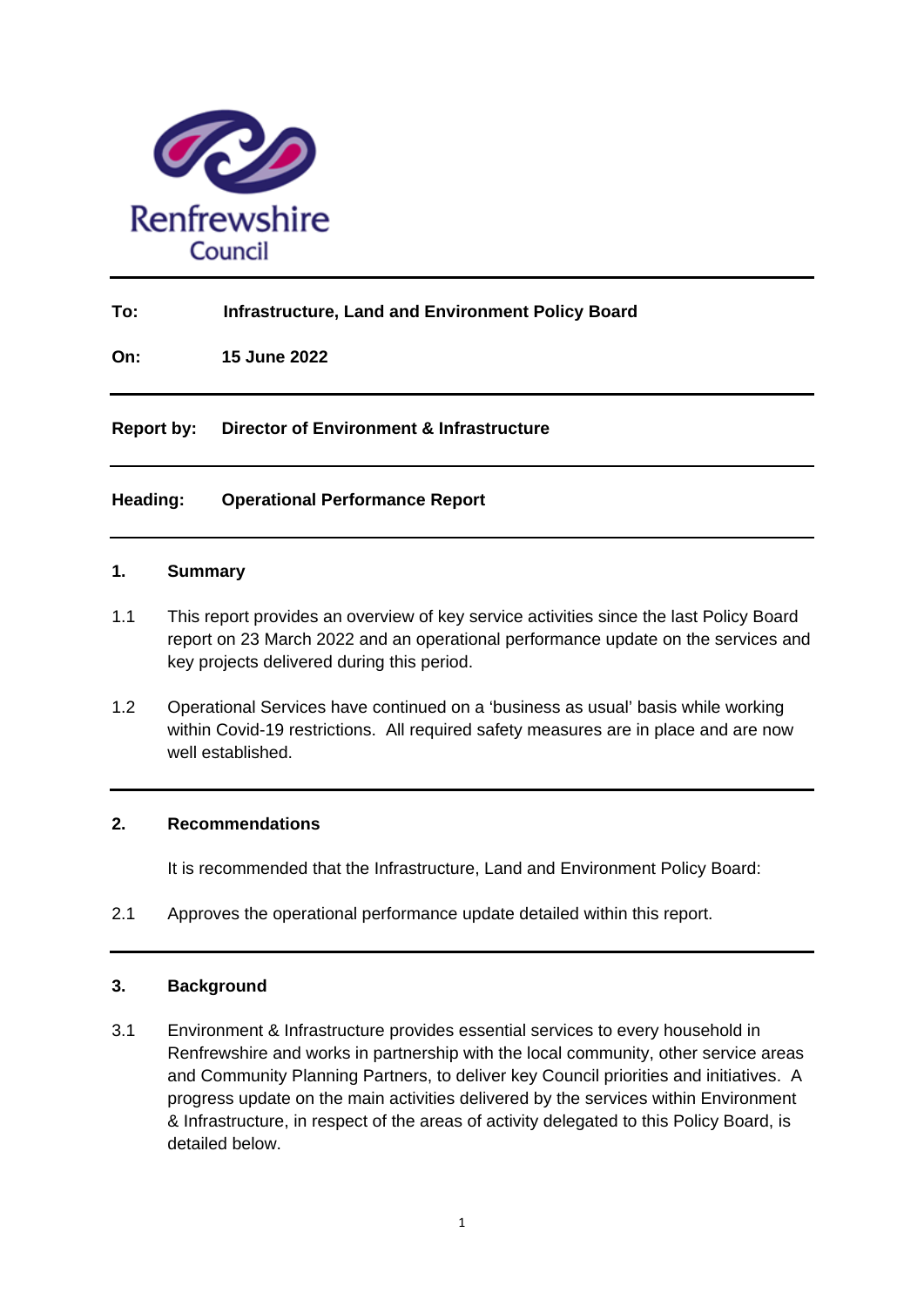3.2 Operational Services continued to deliver services as normal while working within the Covid-19 restrictions. These included social distancing, enhanced cleaning and PPE measures. Employees across the service have shown great commitment and resilience while delivering essential services, across Renfrewshire. While most of the restrictions have now been removed covid is still impacting on absence levels across our workforce, this coupled with additional annual leave that was carried forward from last year is having resource implications for operational services.

## **Updates for Infrastructure Land and Environment Policy Board**

### **4. Fleet, Roads and Transportation**

### 4.1 **Fleet Services**

4.1.1 Fleet Services have implemented a new electronic key management system for the sustainable pool fleet. The system has been thoroughly tested and will be rolled out service by service over the coming weeks. The system utilises an automated key safe system aligned to a new and improved online booking system that automates the issuing and returning of keys, helping to manage daily operations. It also works in conjunction with our existing vehicle tracking system allowing the utilisation and efficiency of the vehicles to be monitored. The new key management system offers an intelligent control, administration, and documentation process for keys and can be managed remotely creating the highest degree of efficiency in everyday operations. – remove green

### 4.2 **Roads Capital Programme**

4.2.1 The Roads Capital Investment programme for 2022/23 has commenced with around 20 of the programmed carriage-way resurfacing schemes completed to date, the footway resurfacing, large area patching, surface dressing and micro-surfacing programmes are due to commence in the summer.

### 4.3 **Community Investment Fund**

Members were updated at the last meeting of the ILE Policy Board in relation to the launch of the #YouDecide campaign on 4 October 2021.

4.3.1 The engagement with the communities has been a positive experience with communities and individuals contributing 2,843 ideas. This initial list of ideas has been reduced to a long list of 174 ideas. These 174 suggestions are now undergoing assessments for deliverability and design which will then inform the shortlist that goes to the public vote in Summer 2022.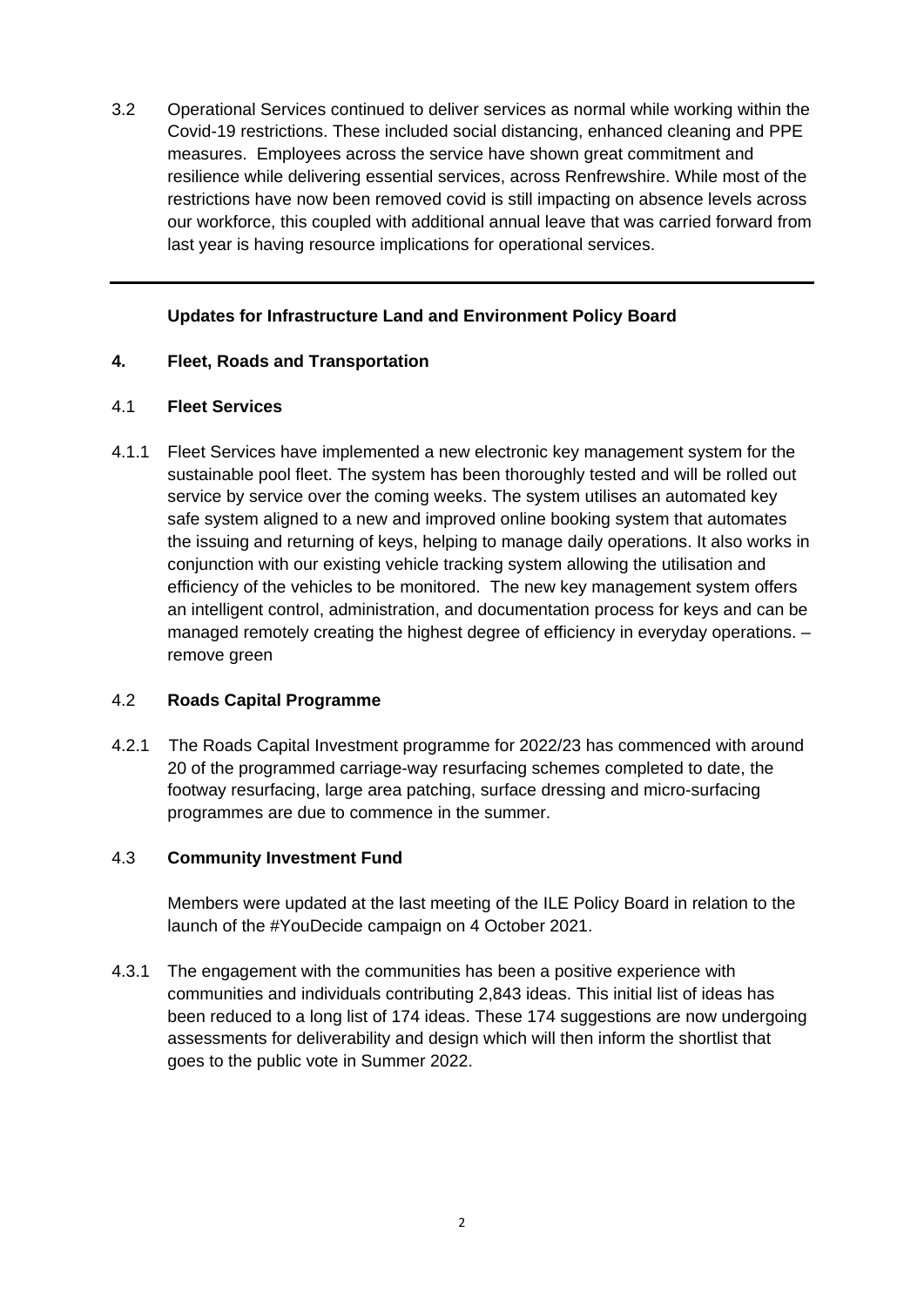### 4.4 **Active Travel Update**

4.4.1 The Paisley to Renfrew riverside cycle and pedestrian route started the build phase in late January 2022. To date on the section from Abercorn Street towards Wright Street the vegetation has been cleared, the ducting for lighting columns and kerbing have been installed. The project will provide an important active travel link from Paisley Gilmour Street Station all the way to the River Clyde. The route passes close to two primary schools, the new Paisley Grammar Campus, two public parks and a number of important retail and employment sites. Stakeholder engagement on some smaller 'design and build' elements has begun. In addition, work has now commenced in providing cycling links to the Glasgow Airport Investment Area and this will form an important element in the Council's cycling strategy network going forward.

## 4.4.2 Causeyside Street Cycle Lane

The Council is working to transform Paisley town centre using its significant cultural and heritage story to promote it as a great place to live and visit. There is significant investment in historic venues in the town centre including Paisley Museum and Town Hall and we are exploring ways to improve access and connectivity to these locations for visitors and residents. We are developing plans to investigate reform options for Causeyside Street to enhance walking, cycling and public transport connections for residents, businesses and visitors.

The initial stages of this project will look to improve infrastructure and connections between Gilmour Street and Canal Street train stations, providing cycling infrastructure, formalising car parking arrangements to remove illegal parking activities and to improve the streetscape and connections to amenity areas such as Dunn Square.

We will be launching a consultation on initial plans for the project, the consultation will involve visiting every business within the area, engaging with local ward councillors, key stakeholders such as Paisley First and Public Transport Operators and providing a site presence during the consultation. We anticipate that the consultation will be launched in late June and will run for a period of 4 weeks.

# 4.4.3 **Smarter Choices, Smart Places**

Environment & Infrastructure Services are working with schools and communities to implement three new Active Travel projects as part of the Smarter Choices, Smarter Places funding programme:

### • **Beat the Street**

This project aims to increase people's activity levels and improve health. It's a behavioural change initiative that is focused around a game. During the game, residents record their distance walked/cycled by tapping their Beat the Street card on Beat Boxes on lamp posts at various locations. They can view their total distance accumulated online, creating competition whilst rediscovering their local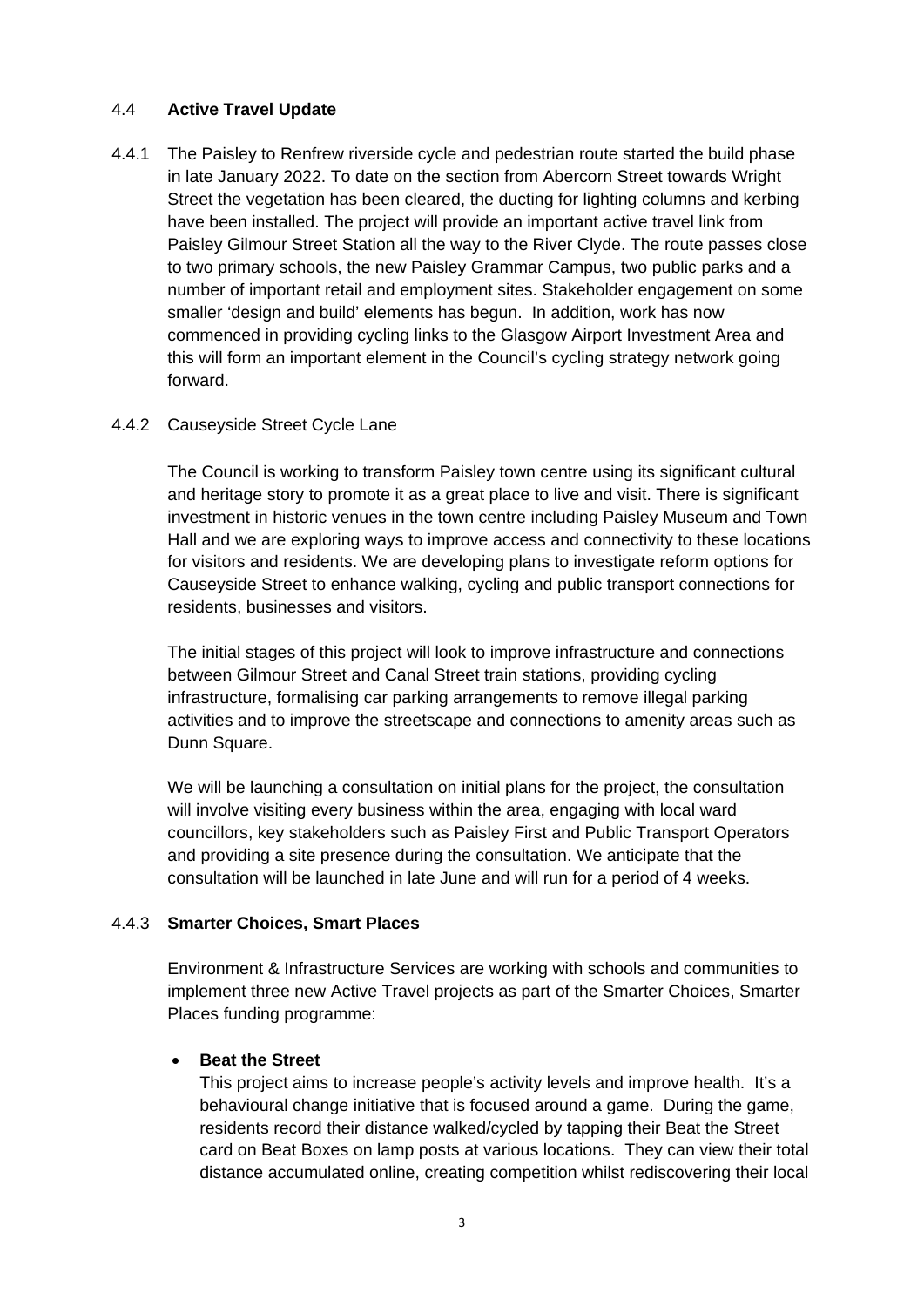area. It is suitable for all ages. Locations for the game will take place in Paisley following the success of last year's programme in Bridge of Weir, Houston, Linwood, Johnstone. Lochwinnoch and Elderslie.

# • **School Active Travel Promotion**

Up to 20 Primary Schools can engage with a year-long initiative (WOW – Walk to School) that rewards pupils with monthly badges for travelling actively for a set period of days. This is particularly useful to use with schools that report persistent congestion issues. All 50 Primary Schools will receive materials to support a focused Walk to School Week. Living Streets Scotland, charity for everyday walking, will offer support and run additional promotions throughout the year.

## • **Scootability**

Younger pupils will have lessons on how to use their scooters safely. The training will run alongside Cycling Scotland's Bikeability training which is offered to older pupils. Training will be co-ordinated by the Bikeability Officer based in Renfrewshire Leisure.

4.4.8 The traffic reduction studies in village settings within Renfrewshire has largely completed its consultation phase with key stakeholders. Kilbarchan Road in Bridge of Weir has been added to the villages of Howwood, Kilbarchan and Houston in the study. Surveys to assess traffic volumes, speeds and travel patterns are now complete. The service is now considering a range of potential traffic interventions that should improve road safety in the areas and these will be brought forward for consultation with the Community.

As a result of Council and SPT funding there has been significant investment in Pedestrian Crossing installations at Glenburn Road and Penilee Road during May and June to address concerns of road safety, speeding and crossing locations at or around schools, nurseries and key junctions in towns and villages.

### **5. Parks Investment**

5.1 Tenders have been issued for the following parks and contracts for work are anticipated to be awarded by 30 June 2022.

The six contracts are for works to update parks in the following areas:

- Campbell Street, Renfrew
- Crags Park, Paisley
- Elm & Sycamore, Johnstone
- Ardgryffe Park, Houston
- Churchill Drive, Bishopton
- Dunvegan Avenue, Elderslie
- 5.2 The work to clear Barshaw Pond of silt and any associated invasive weed has been completed. Subsequent restoration works are now underway and once the grass has re-established around the work area, cutting and the usual maintenance will resume.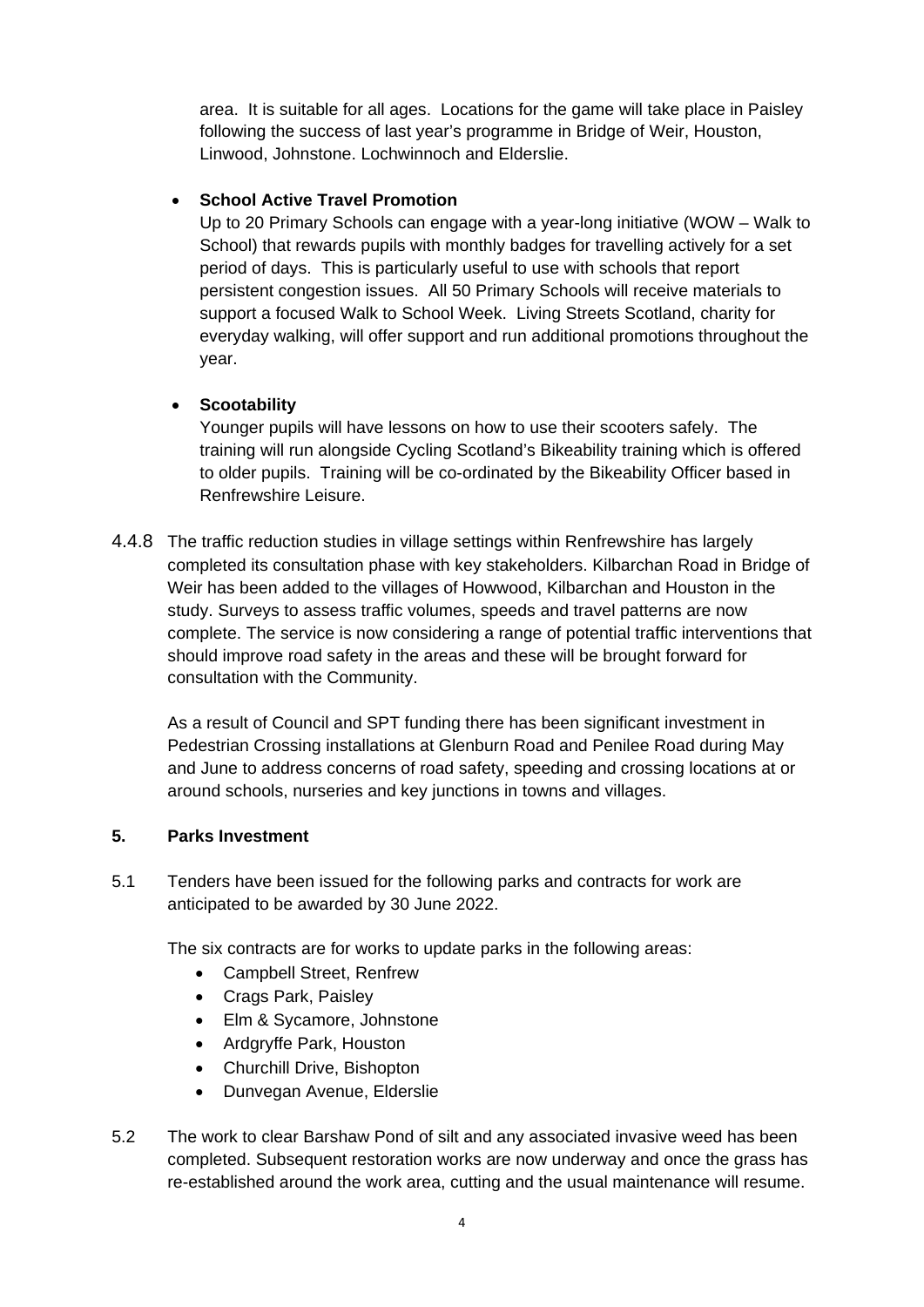## **6. Climate Change**

## 6.1 **Electric Vehicle Charge Points**

Installation of additional electric charging equipment at the Document Solutions Centre, Hawkhead Cemetery and the HSCP facilities at Dundonald Road Gallowhill and Montrose Road Foxbar have been completed for Fleet electric vehicles.

6.2 Works have started on the EV Charging Hub at Stow Brae Car Park as part of the regeneration works planned for Causeyside Street and providing local community with twelve electric vehicle charging bays.

## **6.3 Biodiversity**

StreetScene have completed preparation and seeding / planting activities for the Wildflower & Trees areas:

## **Wildflower Corridors / Areas**

- Paisley Linwood Road
- Paisley, St James's Greenock Road
- Erskine A726
- Paisley Glenburn Road
- Johnstone Spateston

These areas are starting to germinate with wildflowers emerging over the next few weeks, providing colour and increased pollinator species areas.

We have engaged with Spateston ELC who are enthused with this project and are looking forward to the benefits of taking learning outdoors.

### **Trees & Woodland Plantations (2)**

- Inchinnan Freeland Drive
- Paisley Newark Drive /Mossneuk Drive /Nethercraigs Drive

All areas prepared and trees planted with the welcomed assistance of Inchinnan Primary School at Freeland Drive. Additional guards have been put in place to protect the young trees.

# **7 Team Up to Clean Up**

- 7.1 Team Up to Clean Up is now entering its  $5<sup>th</sup>$  year. The Campaign continues to grow with around 10-40 clean ups per day. 3,700 local people have joined the Facebook group and regularly engage, arrange or get involved in local activity.
- 7.2 The Big Spring Clean has been well received by schools and communities. A series of presentations took place with primary and secondary school pupils focusing on the impact of litter in their communities. Pupils further took part in arranged litter picks by schools and this was celebrated in local press and social media. Over the course of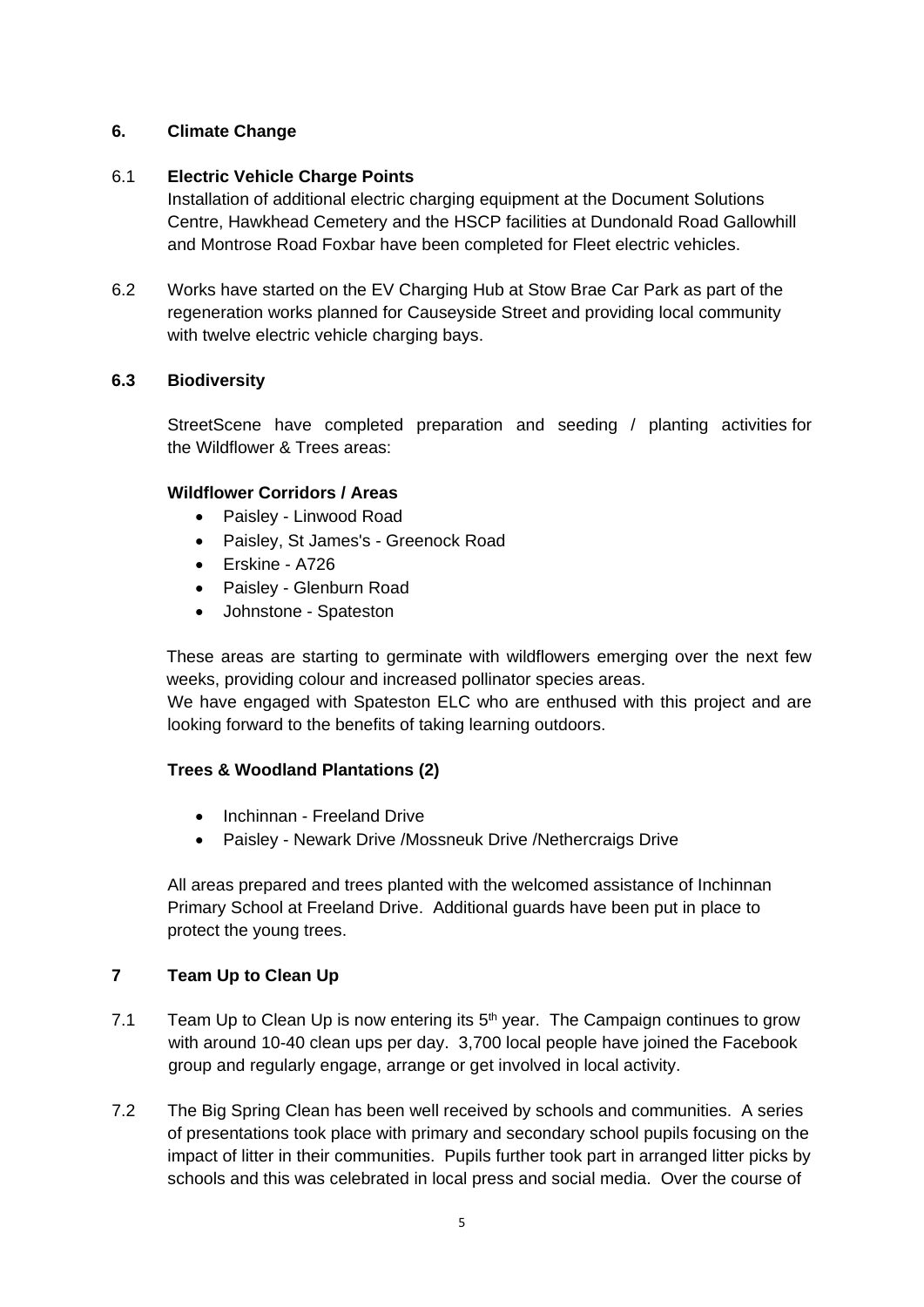the Big Spring Clean 544 events took place involving 1,500 volunteers who removed 2,489 bags of litter from Renfrewshire communities.

## **8. Waste and Recycling Services**

- 8.1 Renfrewshire Council has awarded the contract for a new Operational Management System as the contract for the current system expires in August 22.
- 8.2 The service continues to review the recycling infrastructure within the Councils' school estate with a view to reducing residual waste and maximising the quantity and quality of recycling. The review has been progressing well and it is hoped that it will rolled out to schools once they return in August.
- 8.3 A second application has been submitted to the Scottish Government's Recycling Improvement Fund for investment in our Household Waste Recycling Centres to improve recycling performance by adding additional equipment to improve on-site separation.
- 8.4 All staff, including waste collection crews, have been trained in GDPR and what it means for their role in maintaining Council compliance with the legislation.
- 8.5 On the public holiday weekend, waste services on the Thursday and partially on the Friday were disrupted. A contingency and recovery programme was implemented on the Thursday along with a communications campaign to the public, elected members and communities. The services have since returned to normal operations.

# **Implications of the Report**

- **1. Financial** The absence and annual leave issues described in section 3.2 of this report may impact on operational services budgets. In addition, some of the works described within the report may be affected by the cost increases being experienced across the UK.
- **2. HR & Organisational Development** None

### **3. Community & Council Planning**

**Our Renfrewshire is thriving / Reshaping our place, our economy and our future -** the service is actively involved in the Invest in Renfrewshire scheme and investing in road network to support and facilitate economic growth.

**Creating a sustainable Renfrewshire for all to enjoy** - working in partnership with the community to deliver a cleaner Renfrewshire. Promoting and encouraging waste minimisation through reducing, reusing and recycling*.* Reducing carbon emissions, through LED streetlights and electric and low emission vehicles within the Council fleet.